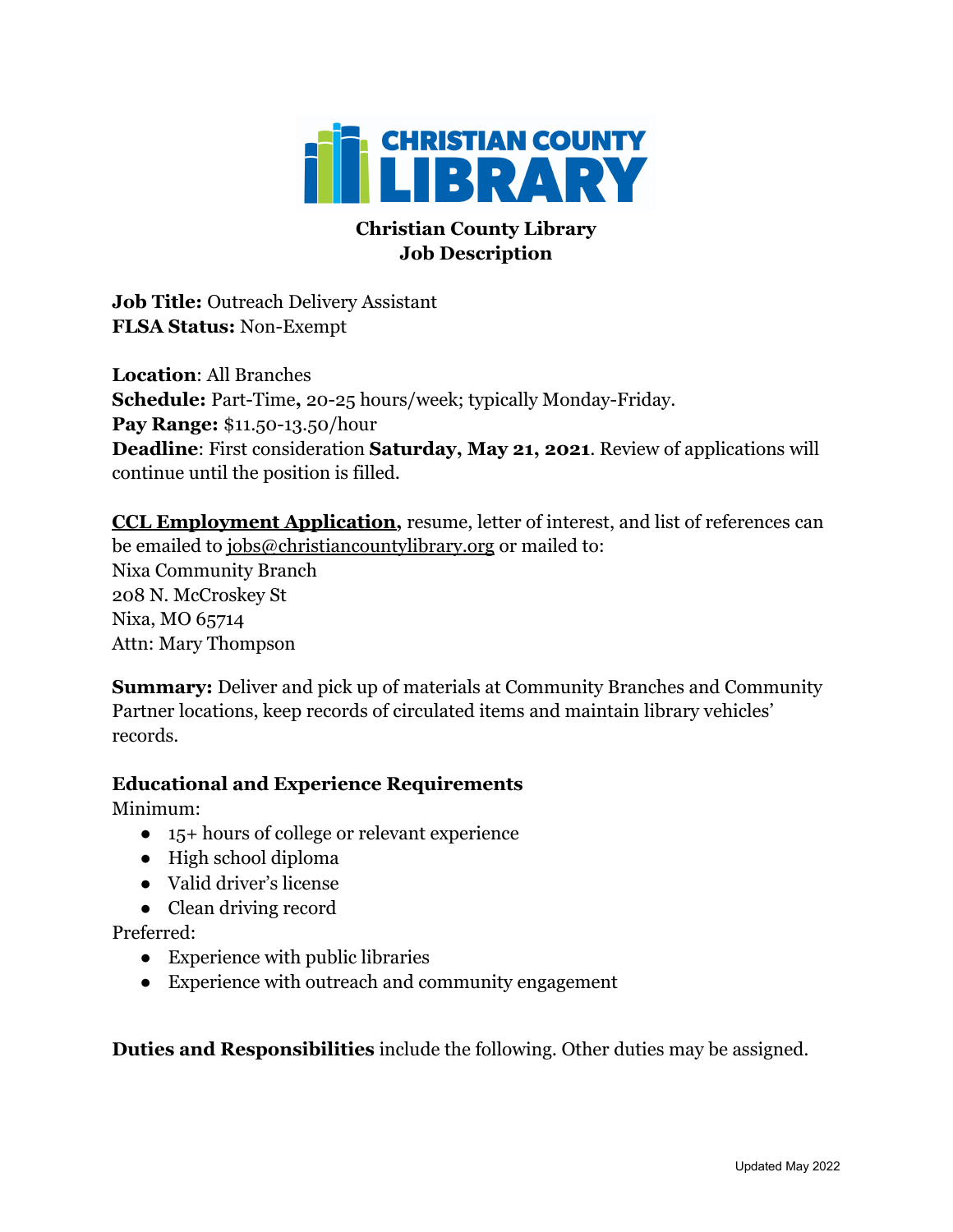### **Maintain Delivery Schedule**

• Deliver and pick up library materials at Community Branches and Community Partners.

### **Circulate Items at Community Partners Locations**

- Process incoming and outgoing holds for patrons to be delivered to community partner locations.
- Circulate library materials to patrons accurately, quickly, and in compliance with library policies.
- Print due date slips for materials.
- Contact patrons when holds are ready to be picked up.
- Assist patrons with the use of the online catalog and services, reference materials, and databases.

### **Keep/Maintain Records**

- Maintain records and statistics of circulated and returned items at Community Partner locations.
- Complete accurate delivery and travel logs of library materials and vehicles.
- Submit gas and mileage receipts in a timely manner.

## **Assist with Library Book Drop Maintenance**

- Visually inspect book drop locations for vandalism and wear and tear.
- Inform staff of any maintenance issues.
- Schedule and perform routine cleaning.

## **Assist with Library Vehicle Maintenance**

- Maintain library vehicles' records.
- Inform appropriate staff of any vehicle maintenance issues.
- Schedule and perform routine cleaning of library vehicles.

### **Communication with Co-Workers & Administration**

- Effective, timely, thorough, and respectful communication with co-workers in person, by phone, in writing, or by email
- Effective, timely, thorough, and respectful communication with Administration about scheduling, absences, co-worker performance issues, procedures, policies, etc.
- Effective, timely, thorough, and respectful communication with IT on technological issues and use of the IT ticketing system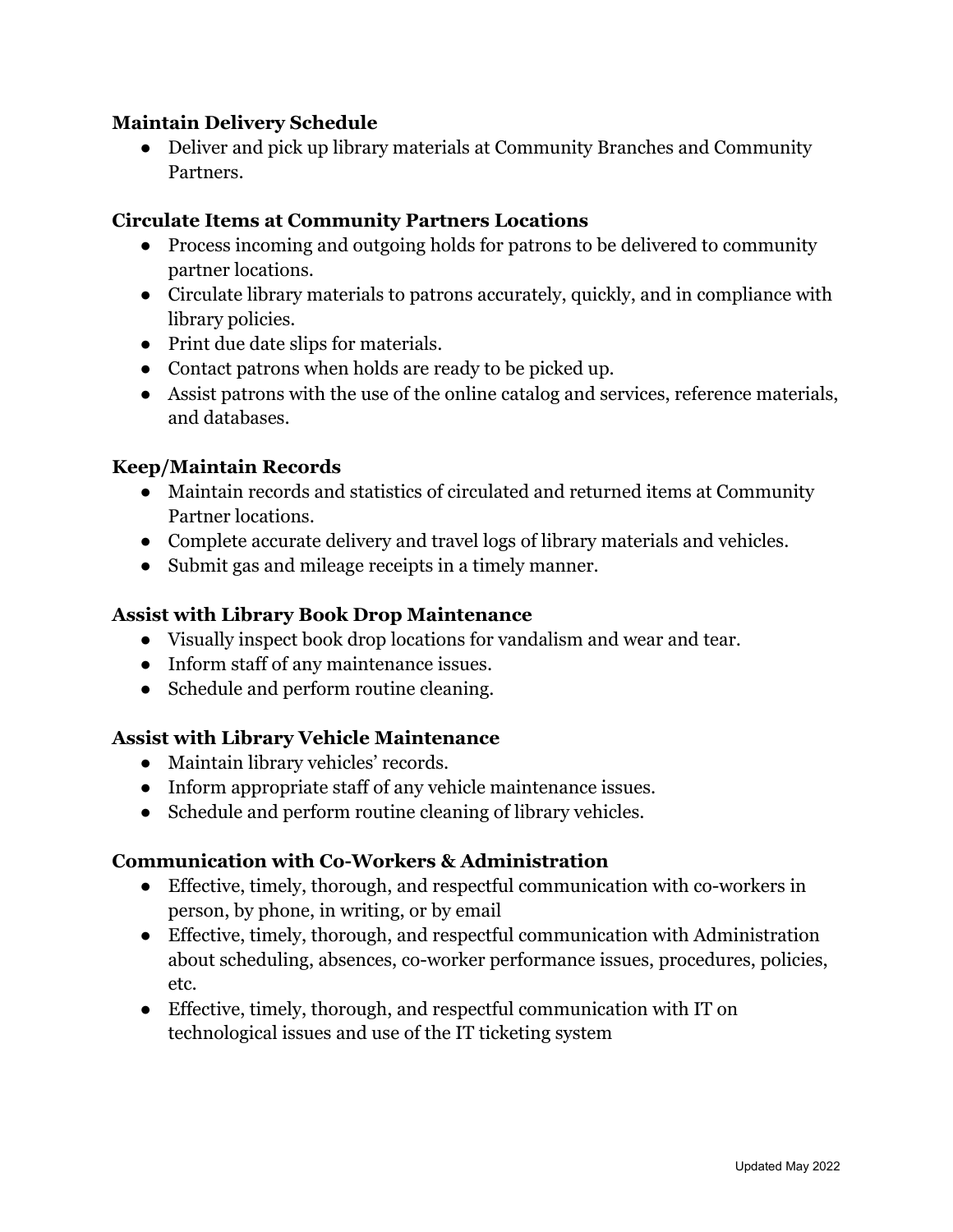## **Physical Demands**

The physical demands described here are representative of those that must be met by an employee to successfully perform the essential functions of this job. Reasonable accommodations may be made to enable individuals with disabilities to perform the essential functions.

While performing the duties of this job, the employee could be expected to do the following:

- Frequently move about or position self to access library materials and office equipment on the floor, in bins, and on shelves up to 6 feet in height
- Daily move rolling carts and bins weighing up to 300 lbs
- Repeatedly move bins up to 40 lbs
- Operate a library vehicle in all types of driving situations
- Work in outdoor weather conditions during delivery
- Regularly operate a computer, printer, barcode scanner, and other office equipment
- Able to communicate information and ideas accurately so others can understand

# **Knowledge, Skills, and Abilities**

- Excellent communication skills- written and oral
- Basic computer skills- familiar with using internet, office productivity software (i.e. Google, Microsoft), and email
- Excellent people skills
- Working knowledge of reader interest levels, books, authors, and reference sources
- Working knowledge of automated library circulation systems and online databases
- Working knowledge of print, non-print, digital, and online information sources available from a wide variety of sources, including publishers, the internet, and library and vendor-based systems
- Ability to develop or demonstrate the necessary supervisory, decision-making, leadership, team-building, strategic, conflict resolution, and marketing skills
- Ability to set priorities, organize, and coordinate multiple projects
- Ability to successfully maintain performance of assigned duties and responsibilities to achieve the desired outcome
- Ability to communicate effectively verbally, in writing, and by listening
- Ability to interact in a positive, effective manner with supervisors, coworkers, and the general public
- Ability to perform with minimum supervision, to work collaboratively in a team environment, and to demonstrate professional standards, good judgment,